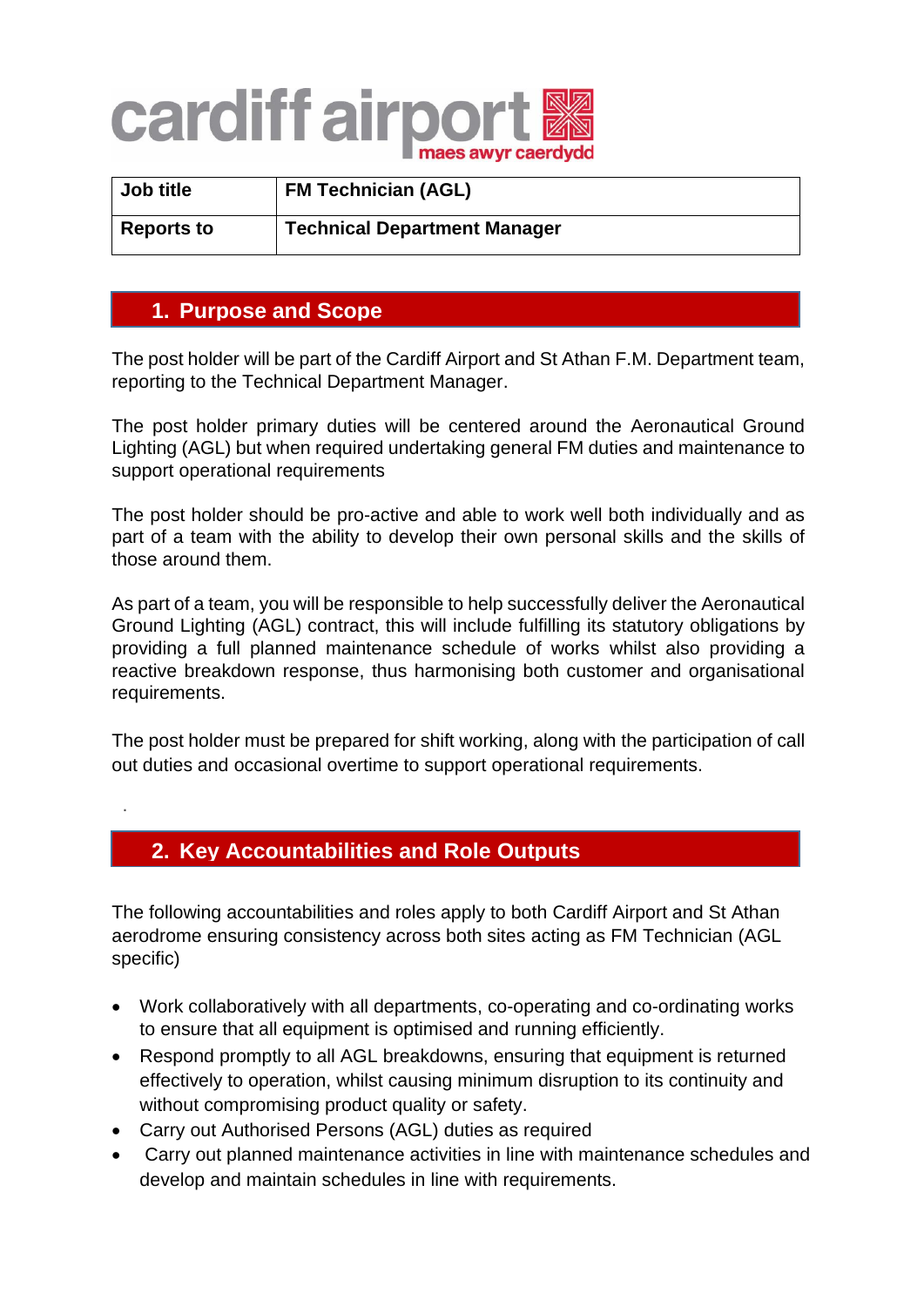- Completion of timely recording of all works activity onto the departments Asset Maintenance System and any associated logbooks.
- Ensure that all equipment, processes and fixtures are fully compliant with organisational and legislative health and safety requirements.
- Carry out inspection and monitoring, fault finding, diagnosis and repair of each sites Aeronautical Ground Lighting system and associated equipment.
- Carry out AGL project works.
- Work with shift technicians as may be required to maintain operational capability across both airfields in line with their respective flight operational hours
- Completion of accurate timesheets in a timely manner
- Work individually and part of a team delivering AGL and general FM duties across all sites
- Carry out core FM duties to support operational and departmental requirements.
- When required engage with, escort and supervise contractors, providing advice and ensuring they comply with the requirements of the Health and Safety code of conduct at Cardiff Airport and St Athan.

The above duties are not exhaustive, and the Company may require you, from time to time and in exceptional circumstances, to carry out further ad hoc duties within your capability and capacity.

All job descriptions are subject to regular review and the Company reserves the right to make any reasonable adjustments to this job description as required.

## **3. Health and Safety**

It is our intention to demonstrate an ongoing commitment to improving health and safety at work throughout the Company. We will comply with all requirements of health and safety legislation.

In order to do this, all staff must have a good awareness and understanding of health and safety hazards and risks that may affect themselves, passengers or other people on-site and must comply at all times with excellence in conduct, behaviour and attitude.

Senior management will ensure that:

- adequate resources are provided for health and safety;
- health and safety is adequately assessed, controlled and monitored;
- Our people are actively involved in all aspects of creating and maintaining a healthy and safe working environment.
- It shall be the duty of every employer to ensure, as far as is reasonably practicable, the health, safety and welfare at work of all his employees.